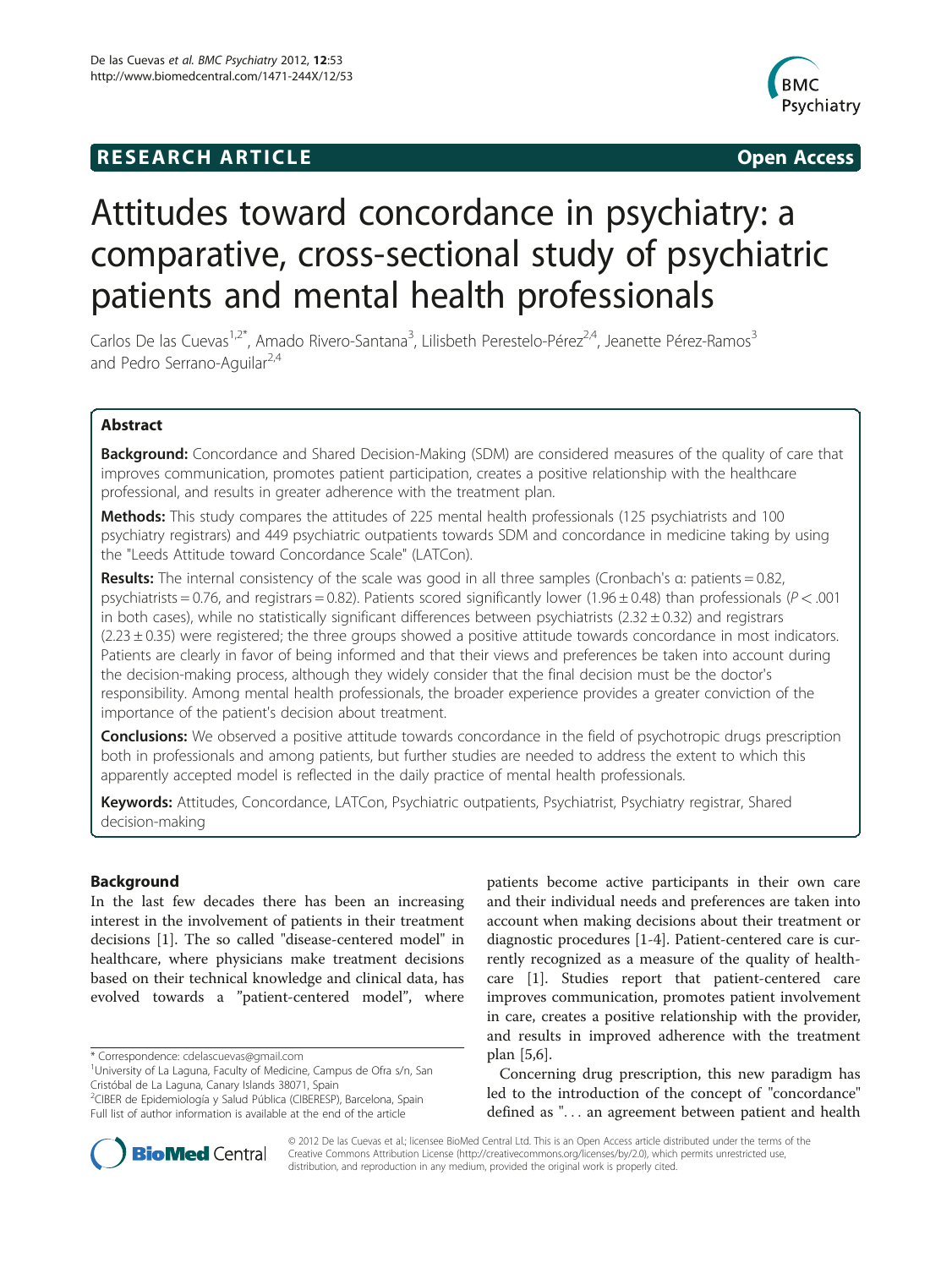professional reached after a negotiation that respects the patient's beliefs and wishes to determine whether they want to be treated, when and how to take their medication, and recognizing that the patient's decision is the most important " [[7](#page-5-0)]. In contrast with traditional concepts such as "adherence" or "compliance" that reflect a paternalistic conception of the doctor-patient relationship based on a medical model of disease, concordance not only refers to the patient's medication-taking behavior but rather the nature of the interaction between therapist and patient, based on the notion that consultations between clinicians and patients are a negotiation between equals, which aims to establish a therapeutic alliance [\[8,9](#page-5-0)]. In an attempt to operationalize this new construct, Raynor et al. [\[10\]](#page-5-0) developed the scale "Leeds Attitude toward Concordance", a questionnaire designed to assess the attitudes of health professionals towards the concept of concordance, later adapted for use in patients [\[11\]](#page-5-0).

Concordance is closely related to the more widespread concept of shared decision-making (SDM). This is a patient-centered approach in which the healthcare professional and patient exchange information on the best available treatment and discuss the implications of each option [[12-14](#page-5-0)]. In the process, patient autonomy is respected, the patient is assisted with setting their values and preferences, and final treatment decisions reflect a mutual agreement between patient and physician rather than a unilateral decision taken solely by the physician. In this sense, concordance can be considered as the desired outcome of a SDM process [[15](#page-5-0)], but it also has been conceptualized as a subset of SDM limited to the prescription of medications [\[16\]](#page-5-0).

Trevena and Barratt [\[17](#page-5-0)] consider that the suitability of a decision in SDM depends on the clinical context, patient preferences, and the responsibility of healthcare professionals. However, not all patients are prepared, suitable, or want to participate to the same degree in the process of making decisions about the treatment of their disease. Some may want to play an active role in discussing treatment options, but ultimately want their doctors to be the ones who make decisions on their behalf. For this reason, healthcare professionals and health organizations should not assume that patients want to participate in clinical decision-making, but must assess each patient's preferences and tailor care accordingly.

Research on SDM has concentrated on the field of physical disorders, often in primary care [\[18,19\]](#page-5-0). SDM in patients with mental illness has received less attention, and studies are still rare as well as heterogeneous in their designs [[20,21\]](#page-5-0). Studies reveal that most psychiatric patients want to be informed about their treatments and consequences, and that their preferences and values should be taken into account in the decision-making

process about their treatments [[22-](#page-5-0)[26\]](#page-6-0). As regards mental healthcare professionals, available results also show a favorable attitude towards SDM, although with some nuances regarding patient characteristics (for example, a possible inability to make decisions) or the specific topic to which the decision relates (e.g., admissions). Intervention studies have applied SDM programs with the aim of improving concordance with psychiatric medications [[27-29](#page-6-0)]. Numerous recent articles have highlighted the urgent need for more research in this area [\[30](#page-6-0)-[32\]](#page-6-0).

The aim of this paper is to compare the attitudes of mental healthcare professionals and psychiatric outpatients towards SDM and concordance in medicine-taking. Secondly, we want to explore the relationships of these attitudes to biological sex, age, and in the case of mental health professionals, certain variables related to their work. Attending to previous results, we expect that attitudes to concordance were positive in both groups of participants. We are not aware of studies that have analyzed the influence of work experience in mental heath care on attitudes to concordance or SDM; on a speculative basis and taking into account that the patient-centered approach is considered a measure of quality of care, we expect that more experienced psychiatrists were more open to a patient-centered approach.

# **Methods**

#### Samples

Two different samples were recruited for this study. During the first quarter of 2010, 449 consecutive psychiatric outpatients continuously followed for at least one year in two Community Mental Health Centers in Tenerife (Canary Islands, Spain) were invited to participate in the study. Each participant received a full explanation of the study, after which they signed an informed consent document approved by the local ethics committee. Each patient anonymously completed a questionnaire that included socio-demographic and clinical variables and the "Leeds Attitude toward Concordance Scale" (LATCon) while waiting to be seen by their psychiatrists.

An opportunistic sample of mental health professionals attending the XIV Spanish Psychiatry National Congress at Barcelona, Spain, in October 2010, was also obtained. Participants were psychiatrists  $(n = 125)$  and psychiatry registrars  $(n = 100)$ , all of whom had experience of working with psychiatric patients. A psychiatry registrar or resident in psychiatry is a person who has received a medical degree and who practices psychiatry under the supervision of fully licensed psychiatrists during a period of 4 years. Mental health professionals completed the LATCon scale and a questionnaire about socio-demographic and professional information that included: age, biological sex, whether the mental health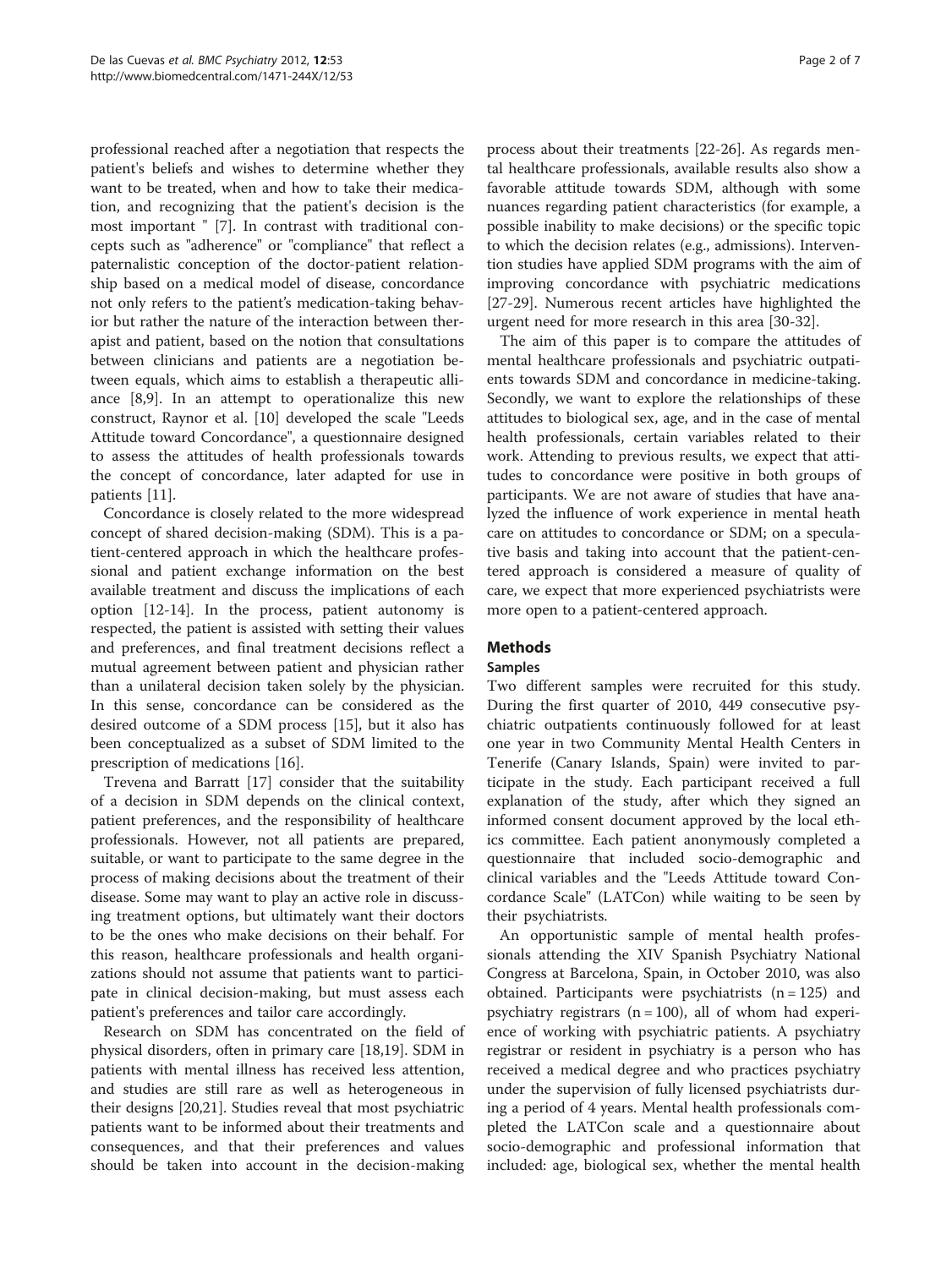care was inpatient (hospitalization) or outpatient, and in the case of psychiatrists, academic responsibilities (yes/ no), private practice (yes/no), and years of practice in these activities.

#### Instrument

The Leeds Attitude toward Concordance scale (LAT-Con) is a 12-item self-report scale, developed by Raynor et al. (10) that assessed patients' and health professionals' attitudes towards concordance in medicine-taking. The respondent scores each item on a four point Likert scale: strongly disagree  $(0)$ , disagree  $(1)$ , agree  $(2)$  or strongly agree (3). The higher the score in the scale, the more positive the respondent's attitude towards concordance. To facilitate interpretation, the total score is divided by the number of items leading to an average score per item. Raynor et al. (10) reported a reliability of 0.79 (Cronbach's  $\alpha$ ). This instrument has been translated into Spanish and validated in 435 patients from this study sample (29) showing a monofactorial solution with good reliability (Cronbach's  $\alpha$  = 0.82). In order to specifically assess the agreement in a psychiatric context, the term "doctor" was replaced by "psychiatrist".

#### Statistical analyses

Age, means, and sex distributions were compared between subsamples using ANOVA and  $\chi^2$  tests, respectively. The differences between groups in their scores on the LATCon were assessed either at scale or at items level by means of ANOVA and MANOVA, respectively. The association between patients' educational level and LATCon scores was analyzed by means of ANOVA. To explore the relationships between LATCon scores and variables related to the professional background of mental health specialists, the following analyses were performed: in the mental health professionals' sample (psychiatrists and psychiatry registrars taken together) differences between those working in hospitals and those working in outpatient departments were assessed using a Student  $t$  test. Later, differences between those with and without academic activity and between those with and without private psychiatric practice were analyzed only in the psychiatrists' sample (psychiatry registrars are not legally allowed to exercise academic or private practice), using Student t tests. All the analyses were performed using the Statistical Package for the Social Sciences (Version 15; SPSS Inc., Chicago, IL, USA).

# Results

# Sociodemographic and work-related variables

A comparison of socio-demographic variables between the three samples considered is presented in Table [1.](#page-3-0)

#### Differences at total scale level

The internal consistency of the scale was good for all three samples (Cronbach's α values of 0.82, 0.76, and 0.82 for patients, psychiatrists, and registrars, respectively). Patients' educational level did not relate significantly to their LATCon scores. Age was not significantly related to the attitude towards concordance in any of the three groups. We performed a two-way ANOVA with sample type and biological sex as independent variables, and the LATCon mean item score as the dependent variable; this yielded a statistically significant effect of sample factor  $(F(2,659) = 43.4, P < .001)$ , indicating a significant difference between groups. Multiple comparisons revealed that patients' scores  $(1.96 \pm 0.48)$ were significantly lower than the obtained by mental health professionals  $(2.32 \pm 0.32)$  for psychiatrists and  $2.23 \pm 0.35$  for psychiatry registrars,  $P < .001$  in both cases), whereas no statistically significant differences between the two groups of professionals were recorded. The sample x sex interaction effect was significant only at a 0.10 level  $(F(2,659) = 3.06, P < .064)$ . The student t test was used to compare scores from men and women for each of the separate samples (using the Bonferroni correction for Type I error value:  $0.05/3 = 0.017$ ; this only yielded a statistically significant difference in the psychiatry registrars sample  $(t(98) = 2.95, P = .004)$ , where women scored lower than men  $(2.14 \pm 0.28$  vs.  $2.35 \pm 0.38$ ).

Taking the two groups of mental health professionals together, those active in hospitalization units showed lower LATCon scores than those who work in outpatient departments  $(2.23 \pm 0.33 \text{ vs. } 2.32 \pm 0.34 \text{, respectively.}$ ively) but this difference did not reached statistical significance (t(223) = 1.91,  $P = .057$ ). In the psychiatrists sample, there were not significant differences in attitude towards concordance between those who exercise academic activities and those who do not  $(2.34 \pm 0.41 \text{ vs.})$  $2.32 \pm 0.27$ , respectively; t(123) = 0.33, P = .745), nor between those who have a private practice and those who do not  $(2.33 \pm 0.38 \text{ vs. } 2.31 \pm 0.27, \text{ respectively}; \text{ t}$  $(123) = 0.34$ , P = .736). Nor did we obtain any statistically significant relationships between LATCon scores and the number of years of academic work  $(N = 46;$  Pearson  $r = 0.12$ ,  $P = .420$ ) or private practice (N = 57; Pearson  $r = 0.18$ ,  $P = .163$ ). For psychiatry registrars, the number of years of residence does not correlate significantly with the attitude to concordance ( $N = 100$ ; Pearson  $r = 0.17$ ,  $P = .099$ ).

#### Differences at Items level

Table [2](#page-3-0) shows the mean values, standard deviations, and percentage of participants who agreed or strongly agreed with each scale item in the samples studied, and the results of a MANOVA with the sample type as the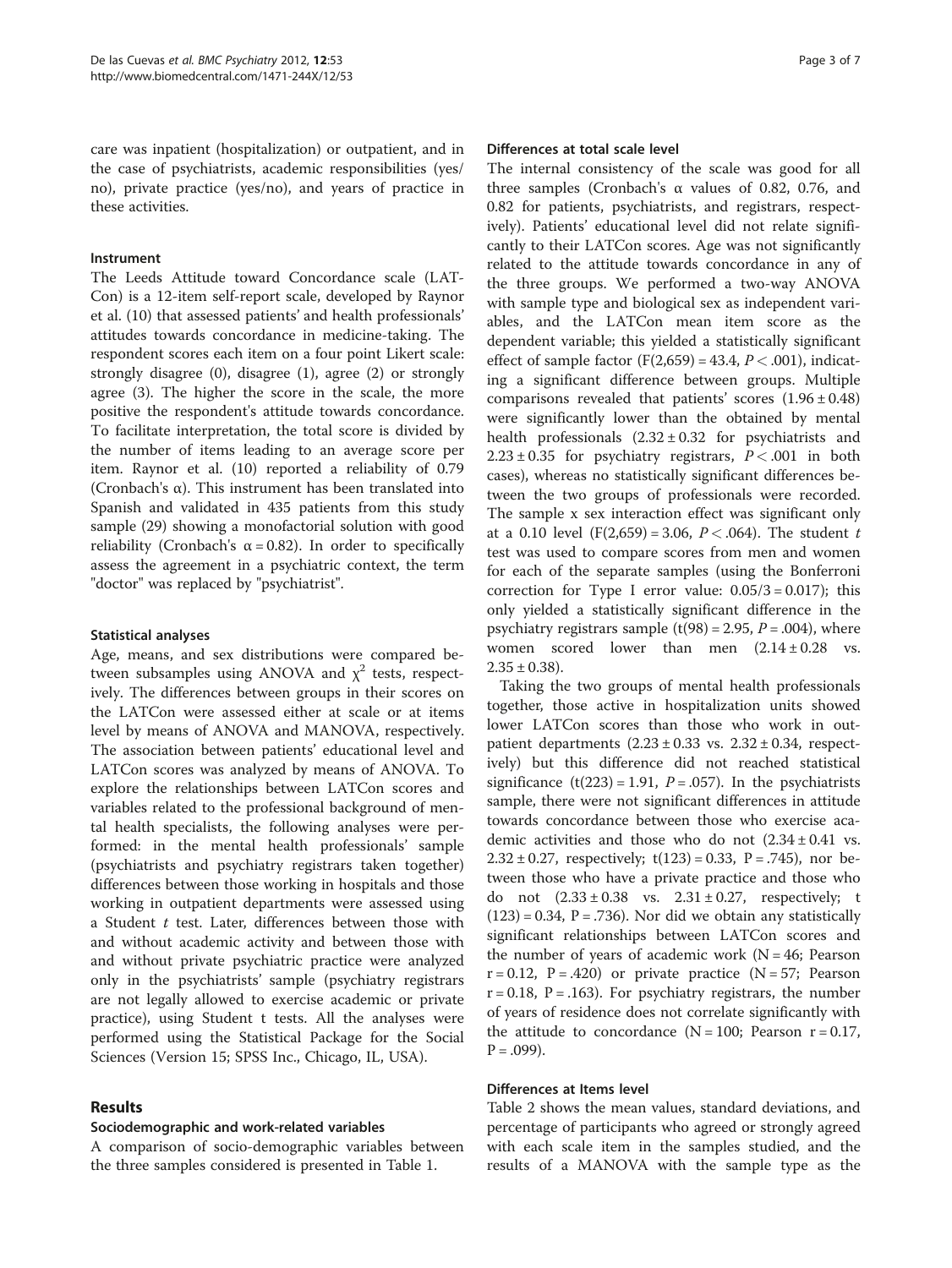| <b>LATCon Items</b>                         | Patients $(N = 449)$     | Psychiatrists $(N = 125)$ | Psychiatry Registrars ( $N = 100$ ) | P values <sup>a</sup>    |  |
|---------------------------------------------|--------------------------|---------------------------|-------------------------------------|--------------------------|--|
| Mean age (SD)                               | 42.7 (11.8)              | 42.6 (10.3)               | 28.3(3.0)                           | P < .001                 |  |
| Female (%)                                  | 65                       | 43                        | 56                                  | P < .001                 |  |
| Education (%)                               |                          |                           |                                     |                          |  |
| No formal education                         | 9.6                      |                           |                                     |                          |  |
| Primary education                           | 44.8                     |                           |                                     |                          |  |
| Secondary education                         | 31.2                     | $\overline{\phantom{a}}$  | $\overline{\phantom{a}}$            |                          |  |
| University degree                           | 14.5                     |                           |                                     |                          |  |
| Inpatient/outpatient units (%) <sup>b</sup> | $\overline{\phantom{a}}$ | 37/63                     | 44/56                               | $P = 0.338$              |  |
| Academic practice (%)                       | NA.                      | 36                        | <b>NA</b>                           | ۰                        |  |
| Private practice (%)                        | <b>NA</b>                | 45.6                      | <b>NA</b>                           | $\overline{\phantom{a}}$ |  |

<span id="page-3-0"></span>

 $\frac{a}{\alpha} \chi^2$  test, except for age (ANOVA).<br>
b All patients were treated in outpatients units. Statistic test compares psychiatrists and psychiatry registrars.

NA: not applicable.

independent variable and the 12 LATCon items as dependent variables. The results obtained are in line with the global scale; the majority of items show values above 1.5 (i.e., in general the three groups are in favor of the concordance on most indicators). However, patients scored significantly lower than mental health professionals in all except two items (items 1 and 4), with item 10 ("During the psychiatrist-patient consultation, it is the patient's decision that is most important") showing the higher disagreement (mean score 1.12 and 75 % of them expressed strongly disagree or disagree). Psychiatrists and psychiatry registrars only differed significantly for item 10

#### Table 2 Means (standard deviation), percentage of participants agreeing or totally agreeing, and MANOVA results

| <b>LATCon Items</b>                                                                                                                                | <b>Patients</b> |      | Psychiatrists |       | <b>Psychiatry Registrars</b> |       | P values                         |  |
|----------------------------------------------------------------------------------------------------------------------------------------------------|-----------------|------|---------------|-------|------------------------------|-------|----------------------------------|--|
| 1. The consultation between the psychiatrist and patient<br>should be viewed as a negotiation between equals                                       | 1.7(1.0)        | 61 % | 1.5(0.8)      | 51 %  | 1.7(0.7)                     | 67 %  | $P = 0.16$                       |  |
| 2. Psychiatrists should respect their patients' personal<br>beliefs and how they cope                                                              | 2.3(0.7)        | 91 % | 2.7(0.5)      | 99 %  | 2.7(0.5)                     | 99 %  | $P < .001$ ; Pat $<$ Psy, Reg    |  |
| 3. The best use of medicine is when it is what the<br>patient wants and is able to achieve                                                         | 1.9(0.8)        | 78 % | 2.4(0.6)      | 96 %  | 2.3(0.6)                     | 92 %  | $P < .001$ ; Pat $<$ Psy, Reg    |  |
| 4. Just as prescribing is an experiment<br>performed by the psychiatrist, so too is medication<br>taking an experiment performed by the patient    | 1.4(1.0)        | 48 % | 1.3(0.9)      | 46 %  | 1.4(0.9)                     | 43 %  | $P = .65$                        |  |
| 5. Psychiatrists should give patients the opportunity<br>to talk about their thoughts about their illness<br>and negotiate how it is treated       | 2.1(0.9)        | 78 % | 2.5(0.6)      | 96 %  | 2.4(0.6)                     | 95 %  | $P < .001$ ; Pat $<$ Psy, Reg    |  |
| 6. Better health would follow from cooperation<br>between psychiatrists and patients                                                               | 2.5(0.7)        | 95 % | 2.9(0.3)      | 100 % | 2.8(0.4)                     | 100 % | $P < .001$ ; Pat $<$ Psy, Reg    |  |
| 7. A high priority in the consultation between<br>psychiatrist and patients is to establish agreement<br>about the need for medicine               | 2.1(0.9)        | 83 % | 2.6(0.5)      | 99 %  | 2.5(0.6)                     | 95 %  | $P < .001$ ; Pat $<$ Psy, Reg    |  |
| 8. Psychiatrists should be sensitive to patient desires,<br>needs and abilities                                                                    | 2.2(0.8)        | 88 % | 2.7(0.5)      | 99 %  | 2.5(0.5)                     | 99 %  | $P < .001$ ; Pat $<$ Psy, Reg    |  |
| 9. Psychiatrists should try to help patients to make<br>as informed a choice as possible about the benefits<br>and risks of alternative treatments | 2.4(0.7)        | 92 % | 2.6(0.5)      | 98 %  | 2.6(0.5)                     | 99 %  | $P < .001$ ; Pat $<$ Psy, Reg    |  |
| 10. During the psychiatrist-patient consultation,<br>it is the patient's decision that is most important                                           | 1.1(0.9)        | 25 % | 1.7(0.8)      | 54 %  | 1.4(0.7)                     | 35 %  | $P < .001$ ; Pat $<$ Reg $<$ Psy |  |
| 11. Psychiatrists should be more sensitive to how<br>patients react to the information they give                                                   | 2.0(0.8)        | 80 % | 2.5(0.5)      | 100 % | 2.3(0.5)                     | 97 %  | $P < .001$ ; Pat $<$ Psy, Reg    |  |
| 12. Psychiatrists should try to learn about the beliefs<br>their patients hold about their medicines                                               | 1.8(0.9)        | 71 % | 2.4(0.6)      | 95 %  | 2.4(0.6)                     | 97 %  | $P < .001$ ; Pat $<$ Psy, Reg    |  |

Abbreviations: Pat, Patients; Psy, Psychiatrists; Reg, Psychiatry Registrars.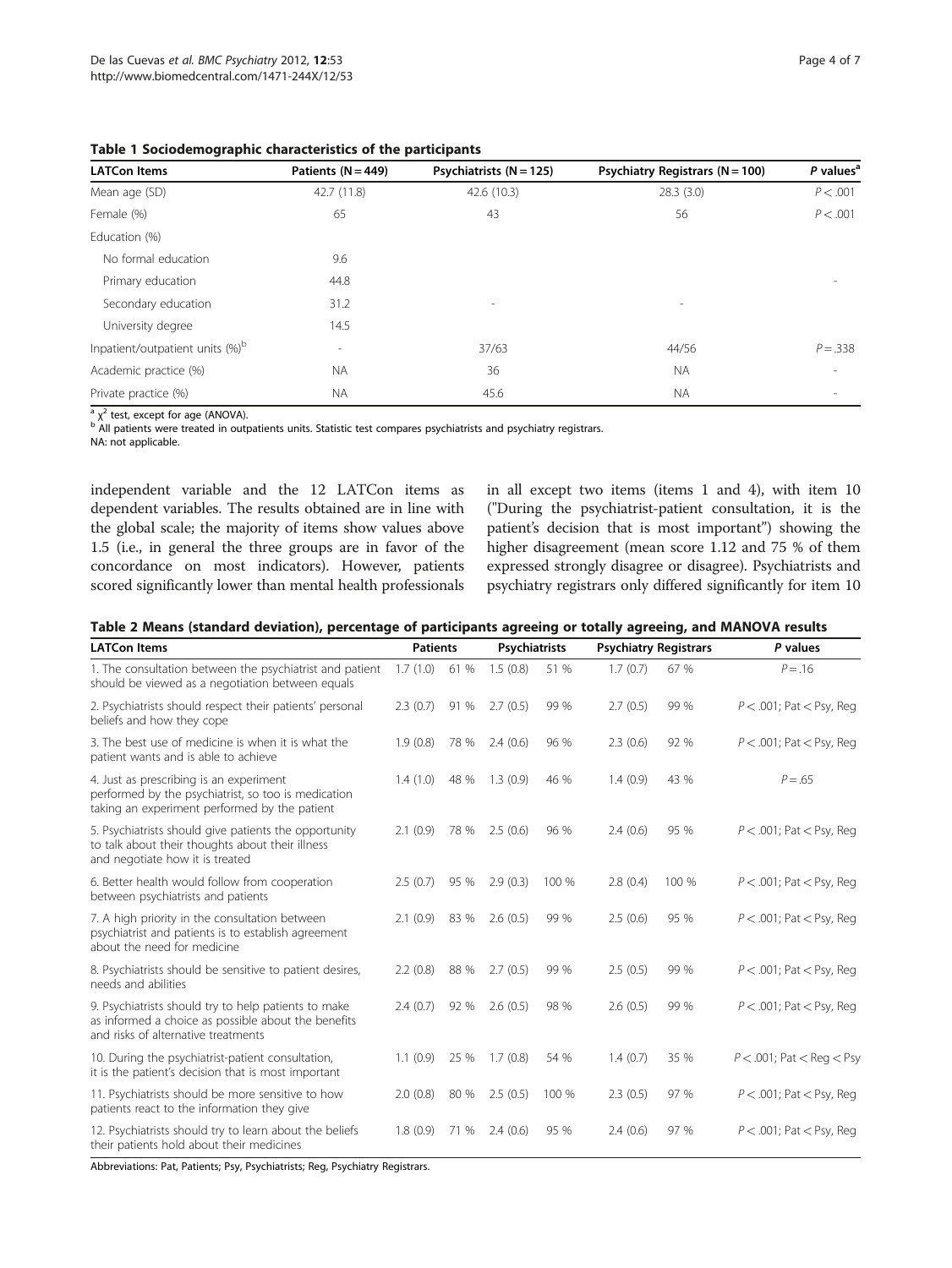with the psychiatrists registering the highest scores. This item and item 1 ("The consultation between the psychiatrist and patient should be viewed as a negotiation between equals") were those which registered greater disagreement among mental health professionals.

# **Discussion**

Our results show that both psychiatric outpatients and mental health professionals are in favor of the concept of concordance, a result consistent with those obtained in previous studies [[22](#page-5-0)[-26](#page-6-0)]. However, patients scored significantly lower than professionals at both the scale level and in the majority of questionnaire items.

Concerning patients, previous studies have shown that although they are clearly in favor of being informed and that their views and preferences should be taken into account during the decision-making process, when asked who should be responsible for the final decision most of them prefer to delegate to the doctor [\[33](#page-6-0)]. This is reflected in the response to the questionnaire item 10 ("During the psychiatrist-patient consultation, it is the patient's decision that is most important"), in which patients show their higher rate of disagreement, while for psychiatrists, although this item also registers the lowest rates of agreement, the percentage of agreement is more than double that corresponding to patients. This result has two not mutually exclusive implications: first, it suggests that the representation of a paternalistic doctor-patient relationship would be more rooted in the minds of patients than in professionals, contradicting the idea of health professionals as reluctant to lose their dominant role in their interaction with a patient who would prefer greater involvement in decision-making. Second, it suggests the need to develop theoretical models that differentiate between a process of deliberation between doctor and patient (characterized by mutual communication and empathy for the patient's feelings and values) and a final act of determining the decision to make [\[34,35\]](#page-6-0). In any case, concerning mental health professionals, we must not rule out a possible effect of social desirability, to the extent that participation and empowerment of the patient are now highly valued in the conceptualization of healthcare.

The only statistically significant difference between psychiatrists and psychiatry registrars was obtained in the aforementioned item 10, with registrars showing lower scores. It is possible to hypothesize that the wider experience of psychiatrists has provided them with a greater conviction of the importance of the patient's decision about treatment, perhaps in relation to medication adherence. However, none of the professionals variables assessed was significantly related to the attitude towards concordance.

Within the group of psychiatry registrars, women scored significantly lower on the total scale and it is not easy to find explanations for this result, especially when studies on the facilitation of SDM in consultation by the doctor found no statistically significant differences between the sexes [[36,37\]](#page-6-0). In addition, the literature on doctor-patient communication shows women as more empathic and involved in collaborative behaviors and discussion of psychosocial topics [\[38,39](#page-6-0)]. However, a recent study in the context of SDM in primary care reveals that being female and registrar status are significant predictors of anxiety about the uncertainty in the treatment process [\[40](#page-6-0)], which could impair professional involvement in SDM. Finally, we obtained a difference with tendency towards statistical significance between those who work in hospitalization units compared to those who work in outpatient departments (lower scores in the former). This result could be accounted for because patients admitted usually have more serious conditions, which would imply a decline in the patient's decisional capacity, whether real or perceived by professionals.

From a psychometric point of view, there is a strong ceiling effect on the scores of the participants, especially in samples of professionals. This low variability may be responsible for the absence of significant relationships between attitude towards concordance and other variables considered. Future studies would analyze the functioning of LATCon scale compared to other measures of attitudes toward SDM, and explore the possibility of assessing such attitudes from a less abstract level, in order to identify more specific components in which more intense individual differences could be observed.

This study represents an initial attempt to analyze differences in attitudes to concordance between psychiatric patients and professionals in Spain, and it presents several limitations. First, samples may not be representative of Spanish psychiatric patients and professionals, especially this latter sample that was recruited at a psychiatry congress. Second, patients' diagnoses were not collected because of confidentially issues, and therefore, responses between different diagnostic categories could not be compared. However, previous studies that include patients with different mental disorders did not obtain statistically significant differences between diagnostic categories [\[22](#page-5-0)[,41\]](#page-6-0), and mean scores on the Autonomy Preference Index (API - decision-making subscale) are quite similar across two studies that respectively include patients with schizophrenia [[20](#page-5-0)] and depression [\[42](#page-6-0)]. Third, potential confounding variables such as social desirability or patients' trust in the physician were not assessed.

Patient-centered psychiatry advocates a paradigm shift of attention to mental health problems, moving from a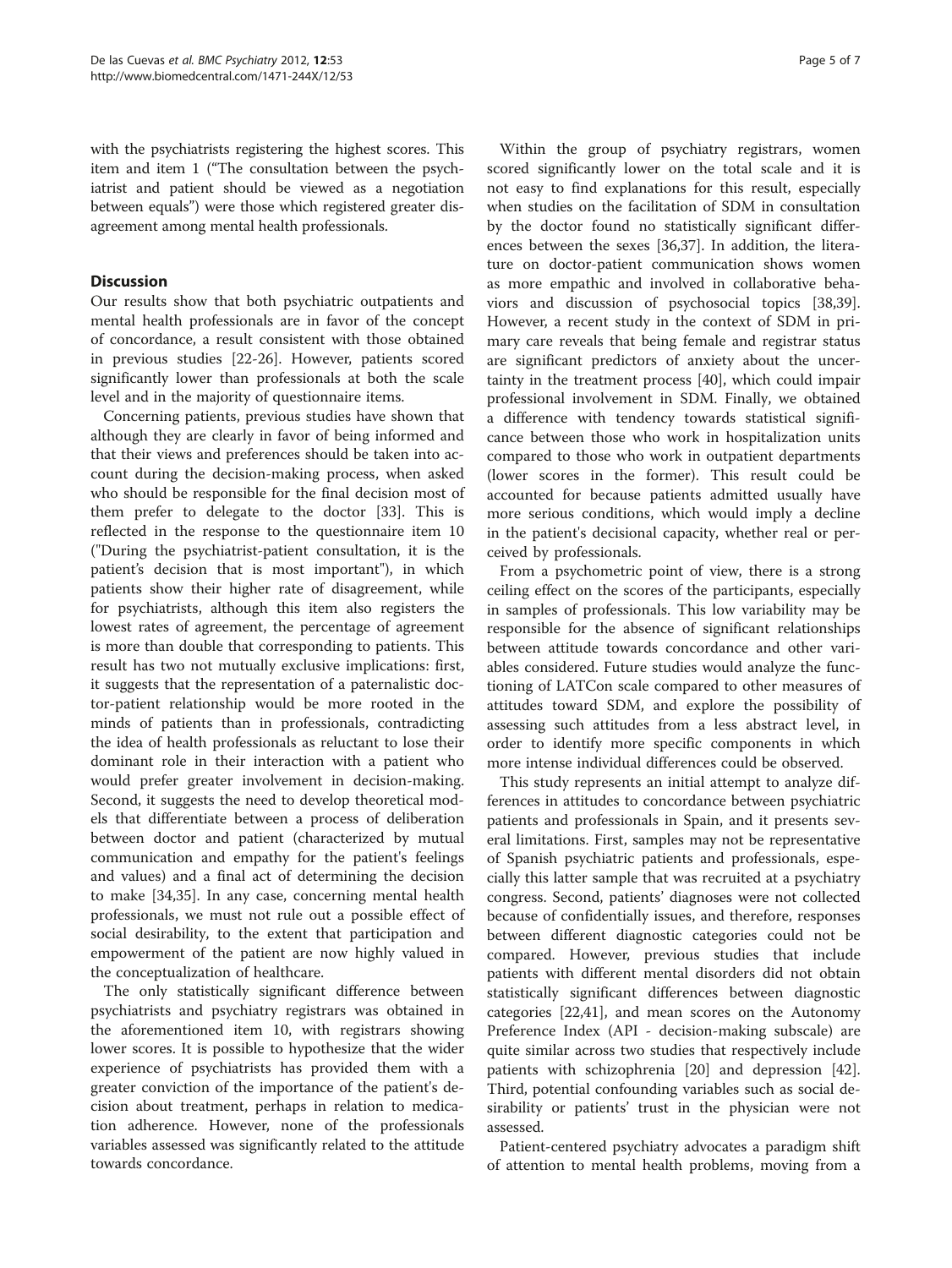<span id="page-5-0"></span>focus on diseases, typical of techno-medicine, to the humanization of care that facilitates patient cooperation because it considers the patient as the center of clinical care and considers their values and expectations, allowing the full integration of the psychological, behavioral, and social aspects of illness postulated by Engel's biopsychosocial model [[43\]](#page-6-0) based on systems theory. Our study demonstrates a positive attitude towards SDM in the field of prescription of psychotropic drugs in both mental health professionals as well as among psychiatric outpatients, but future studies need to be addressed in order to clarify to what extent this model, although apparently accepted, is always reflected in the daily practice of mental health professionals.

According to a recent systematic review [\[44\]](#page-6-0), no firm conclusions can be drawn at present about the effects of shared decision-making interventions for people with mental health conditions although there is no evidence of harm to the patients. In our opinion, it is not simply a matter of results, but rather application of the fundamental rights of a group of patients who have not yet sufficiently benefited from the empowerment of consumers in the same way as other fields of medicine. For us, shared decision-making is an ethical and legal imperative of current clinical psychiatric practice.

#### Conclusions

A positive attitude towards SDM in the field of psychotropic drugs prescription was observed both in mental health professionals and among psychiatric outpatients, but further studies are needed to address the extent to which this apparently accepted model is reflected in the daily practice of mental health professionals.

#### Competing interests

The authors declare that they have no competing interests.

#### Acknowledgements

The study was supported by a Research Grant from Instituto de Salud Carlos III, FEDER Unión Europea (PI10/00955).

#### Author details

<sup>1</sup>University of La Laguna, Faculty of Medicine, Campus de Ofra s/n, San Cristóbal de La Laguna, Canary Islands 38071, Spain. <sup>2</sup>CIBER de Epidemiología y Salud Pública (CIBERESP), Barcelona, Spain. <sup>3</sup>Fundación Canaria de Investigación en Salud (FUNCIS), Santa Cruz de Tenerife, Spain. <sup>4</sup>Health Technology Assessment Unit, Canary Islands Health Service, Government of the Canary Islands, Pérez de Rozas 5, 4th floor, Santa Cruz de Tenerife, Canary Islands 38004, Spain.

#### Authors' contributions

CDC conceived the study, participated in the design and the coordination of the study and drafted the manuscript. ARS performed the statistical analyses and assisted in drafting the manuscript. LPP participated in the design and the coordination of the study. JPR and PSA participated in the analytical plan, the interpretation of the results, and assisted in drafting the manuscript. All authors read and approved the final manuscript.

#### Received: 1 December 2011 Accepted: 30 May 2012 Published: 30 May 2012

#### References

- Nair K, Dolovich L, Cassels A, McCormack J, Levine M, Gray J, Mann K, Burns S: What patients want to know about their medications. Focus group study of patient and clinician perspectives. Can Fam Physician 2002, 48:104–110.
- 2. Laine C, Davidoff F: Patient-centered medicine. A professional evolution. JAMA 1996, 275:152–156.
- 3. Smith RC, Marshall-Dorsey AA, Osborn GG, Shebroe V, Lyles JS, Stoffelmayr BE, Van Egeren LF, Mettler J, Maduschke K, Stanley JM, Gardiner JC: Evidence-based guidelines for teaching patient-centered interviewing. Patient Educ Couns 2000, 39:27–36.
- 4. Mead N, Bower P: Patient-centred consultations and outcomes in primary care: a review of the literature. Patient Educ Couns 2002. 48:51-61.
- 5. Stewart M: Towards a global definition of patient centred care. Br Med J (Clin Res Ed) 2001, 322(7284):444–445.
- 6. Robinson JH, Callister LC, Berry JA, Dearing KA: Patient-centered care and adherence: Definitions and applications to improve outcomes. J Am Acad Nurse Prac 2008, 20:600–607.
- 7. Marinker M, Blenkinsopp A, Bond C, et al: From compliance to concordance: achieving shared goals in medicine taking. London: Royal Pharmaceutical Society of Great Britain; 1997.
- 8. Horne R, National Co-ordinating Centre for NHS Service Delivery and Organisation (Great Britain): Concordance, adherence and compliance in medicine taking: report for the National Co-ordinating Centre for NHS Service Delivery and Organisation R & D (NCCSDO). London: NCCSDO; 2005.
- 9. De las Cuevas C: Towards a clarification of terminology in medicinetaking behaviour: Compliance, adherence and concordance are related although different terms with different uses. Curr Clin Pharmacol 2011, 6(2):74–77.
- 10. Raynor DK, Thistlethwaite JF, Hart K, Knapp P: Are health professionals ready for the new philosophy of concordance in medicine taking? Int J Pharm Pract 2001, 9:81–84.
- 11. Stokes M, Knapp P, Thistlethwaite JE, Raynor DK: Using the LATCon scale to measure patients attitudes to concordance. Leeds: Presented at the Health Services Research & Pharmacy Practice conference; 2002. [http://www.hsrpp.](http://www.hsrpp.org.uk/abstracts/2002_18.shtml) [org.uk/abstracts/2002\\_18.shtml](http://www.hsrpp.org.uk/abstracts/2002_18.shtml).
- 12. Charles C, Gafni A, Whelan T: Shared decision-making in the medical encounter: what does it mean? (or it takes at least two to tango). Soc Sci Med 1997, 44(5):681–692.
- 13. Elwyn G, Edwards A, Kinnersley P: Shared decision-making in primary care: the neglected second half of the consultation. Br J Gen Pract 1999, 49(443):477–482.
- 14. Makoul G, Clayman ML: An integrative model of shared decision making in medical encounters. Patient Educ Couns 2006, 60(3):301–312.
- 15. Jordan JL, Ellis SJ, Chambers R: Defining shared decision making and concordance: are they one and the same? Postgrad Med J 2002, 78:383–4.
- 16. Bell JS, Airaksinen MS, Lyles A, Chen TF, Aslan P: Concordance is not synonymous with compliance or adherence. Br J Clin Pharmacol 2007, 64(5):710–713.
- 17. Trevena L, Barratt A: Integrated decision making: definitions for a new discipline. Patient Educ Couns 2003, 50:265-268.
- 18. Elwyn G, Edwards A, Wensing M, Hood K, Atwell C, Grol R: Shared decision making: developing the OPTION scale for measuring patient involvement. Qual Saf Health Care 2003, 12:93–99.
- 19. Davis R, Dolan G, Thomas S, Atwell C, Mead D, Nehammer S, Mosely L, Edwards A, Elwyn G: Exploring doctor and patient views about risk communication and shared decision-making in the consultation. Health Expect 2003, 6:198–207.
- 20. Hamann J, Cohen R, Leucht S, Busch R, Kissling W: Do patients with schizophrenia wish to be involved in decisions about their medical treatment? Am J Psychiatry 2005, 162:2382–2384.
- 21. Perestelo-Perez L, Gonzalez-Lorenzo M, Perez-Ramos J, Rivero-Santana A, Serrano-Aguilar P: Patient involvement and shared decision-making in mental health care. Curr Clin Pharmacol 2011, 6(2):83-90.
- 22. Adams JR, Drake RE, Wolford GL: Shared decision making preferences of people with severe mental illness. Psychiatr Serv 2007, 58:1219-1221.
- 23. Hamann J, Leucht S, Kissling W: Shared decision making in psychiatry. Acta Psychiatr Scand 2003, 107:403–409.
- 24. O'Neal EL, Adams JR, McHugo GJ, Van Citters AD, Drake RE, Bartels SJ: Preferences of older and younger adults with serious mental illness for